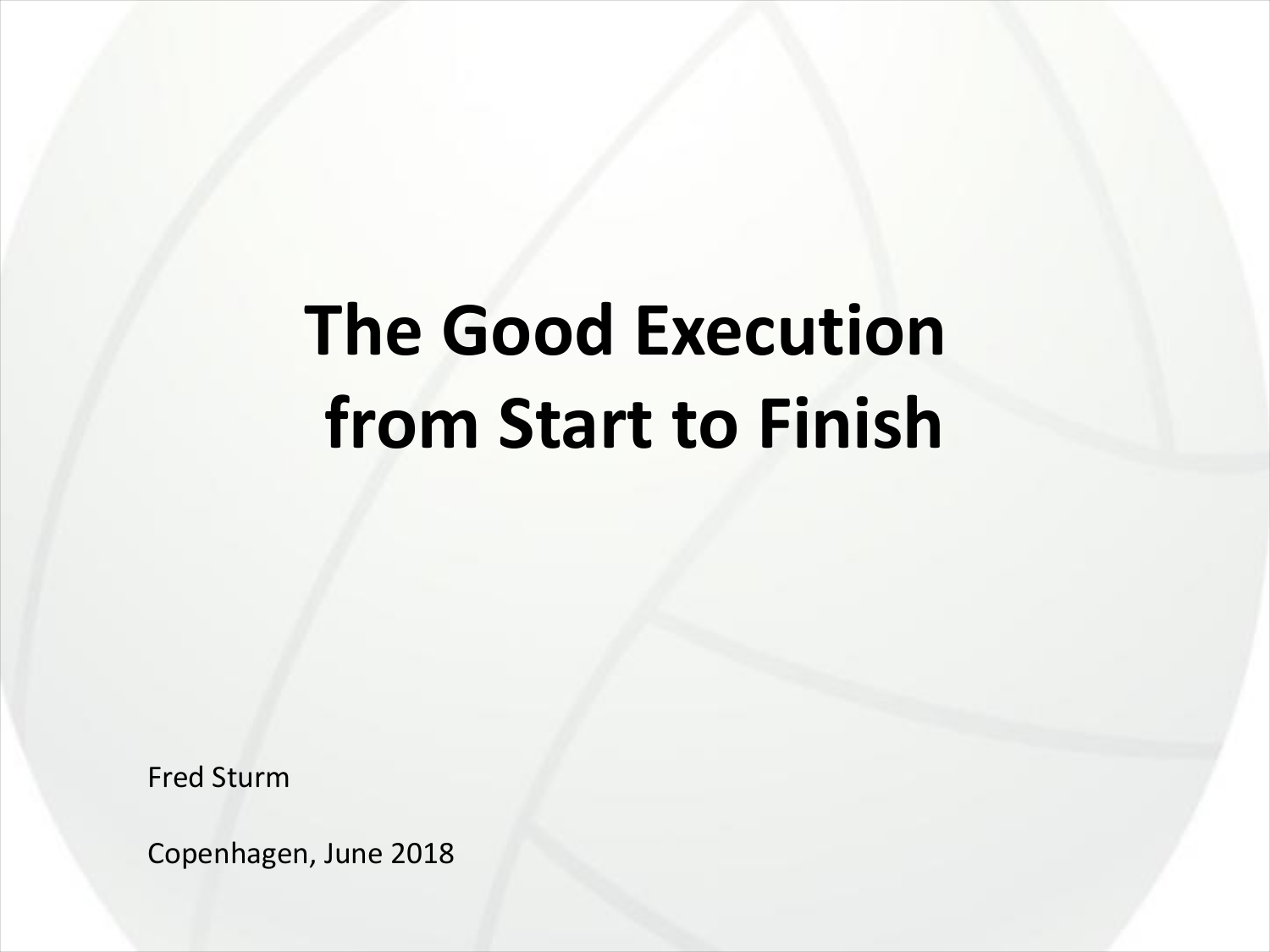#### Carl McGown



- Volleyball colleague
- Top expert and top coach
- Clinician, researcher and author
- USA Volleyball
- BYU

• Danish on mother's side . Ancestors are from Vordingborg and Randers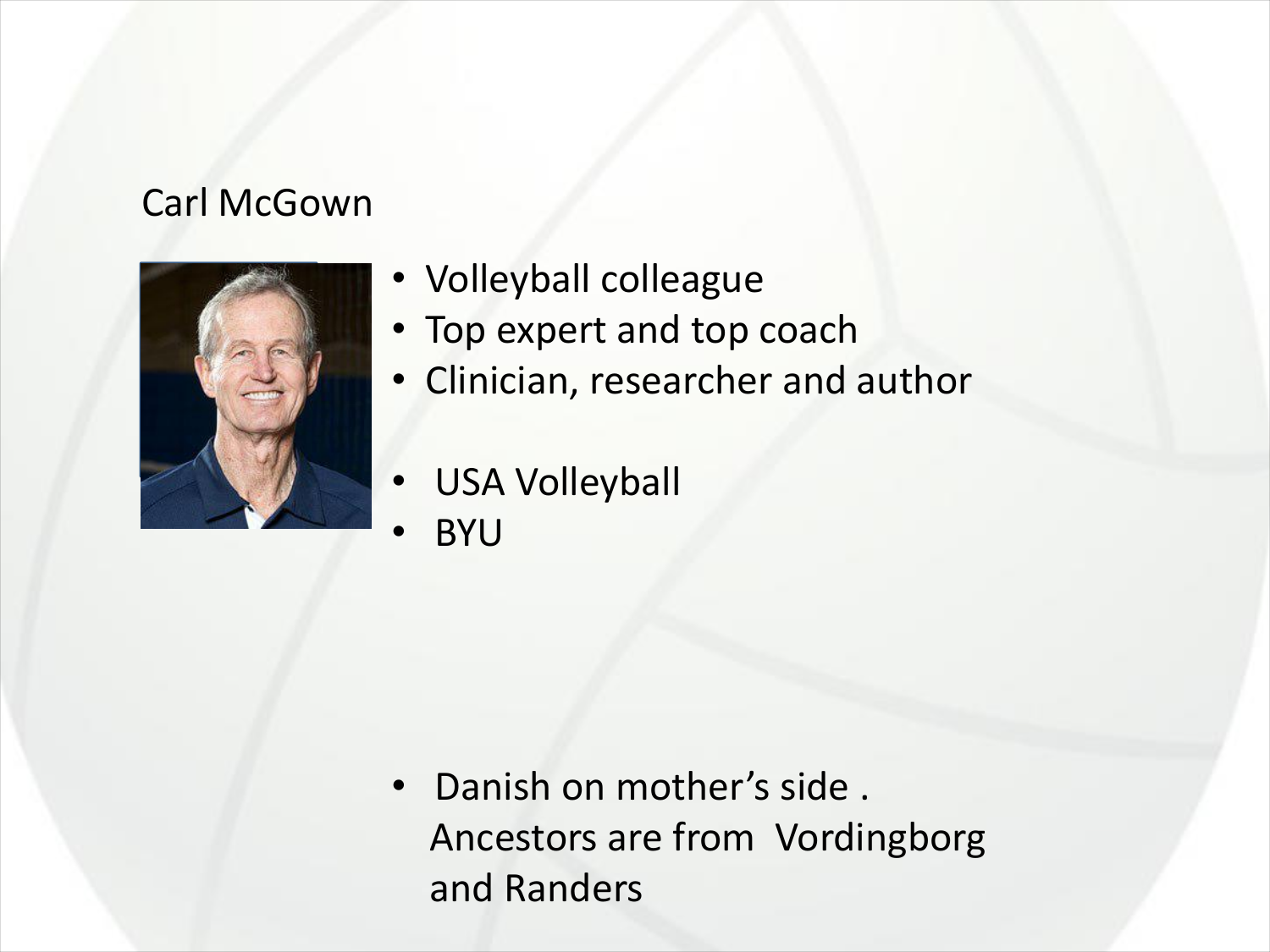#### Project **The Good Execution from Start to Finish**

•A search for knowledge about how we as coaches could do a better coaching job

Questions •What knowledge is necessary to make good decisions •What skills are necessary to execute good decisions

Toolbox

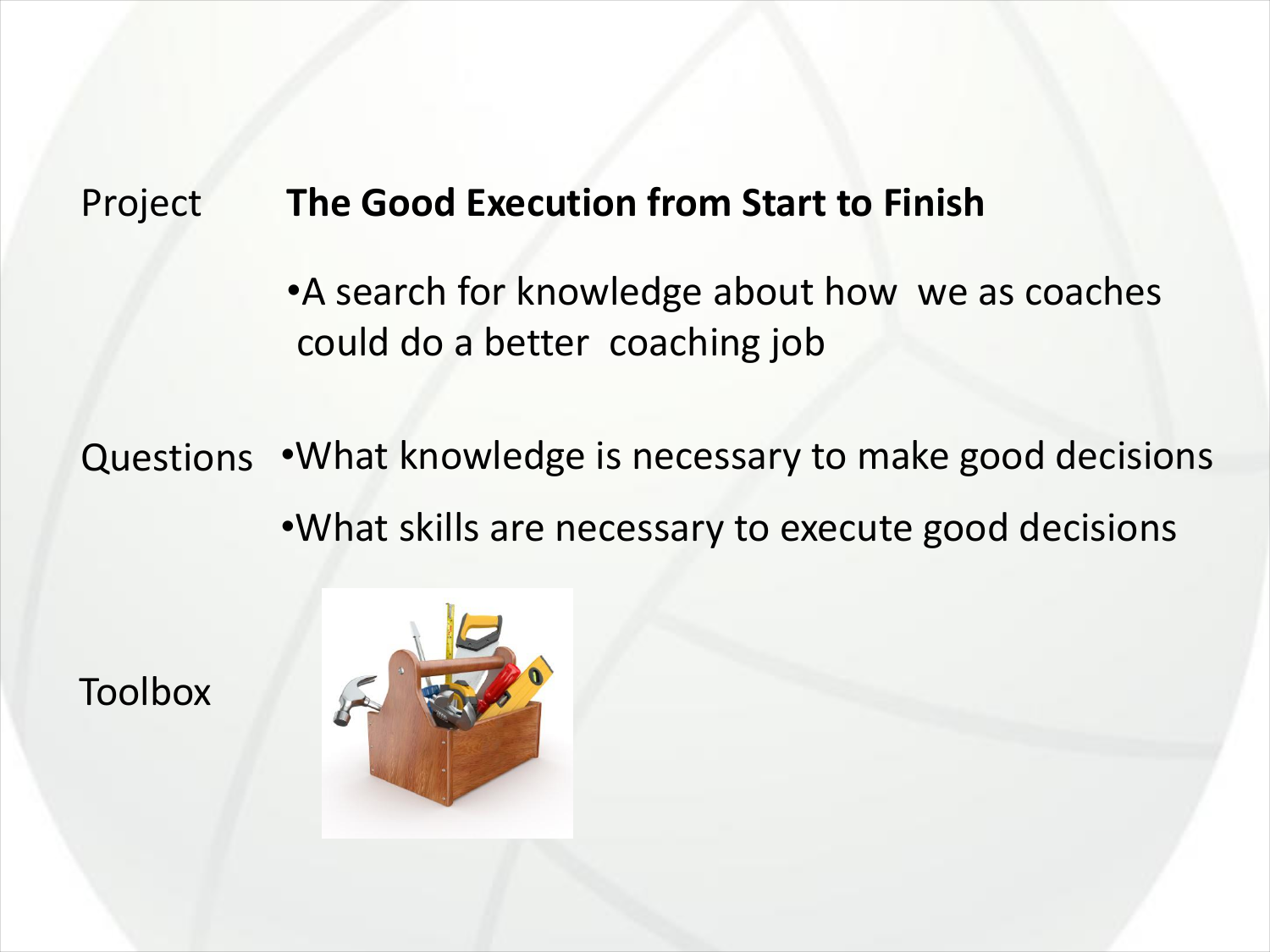#### **Primary skills for playing position groups**

ØHitting for the Wing Spiker and Opposite

- $\triangleright$  Setting for the Setter
- ØReceiving the serve for the Primary Passer
- **≻Blocking for the Middle Blocker**
- $\triangleright$  Defending the Opponent Attacker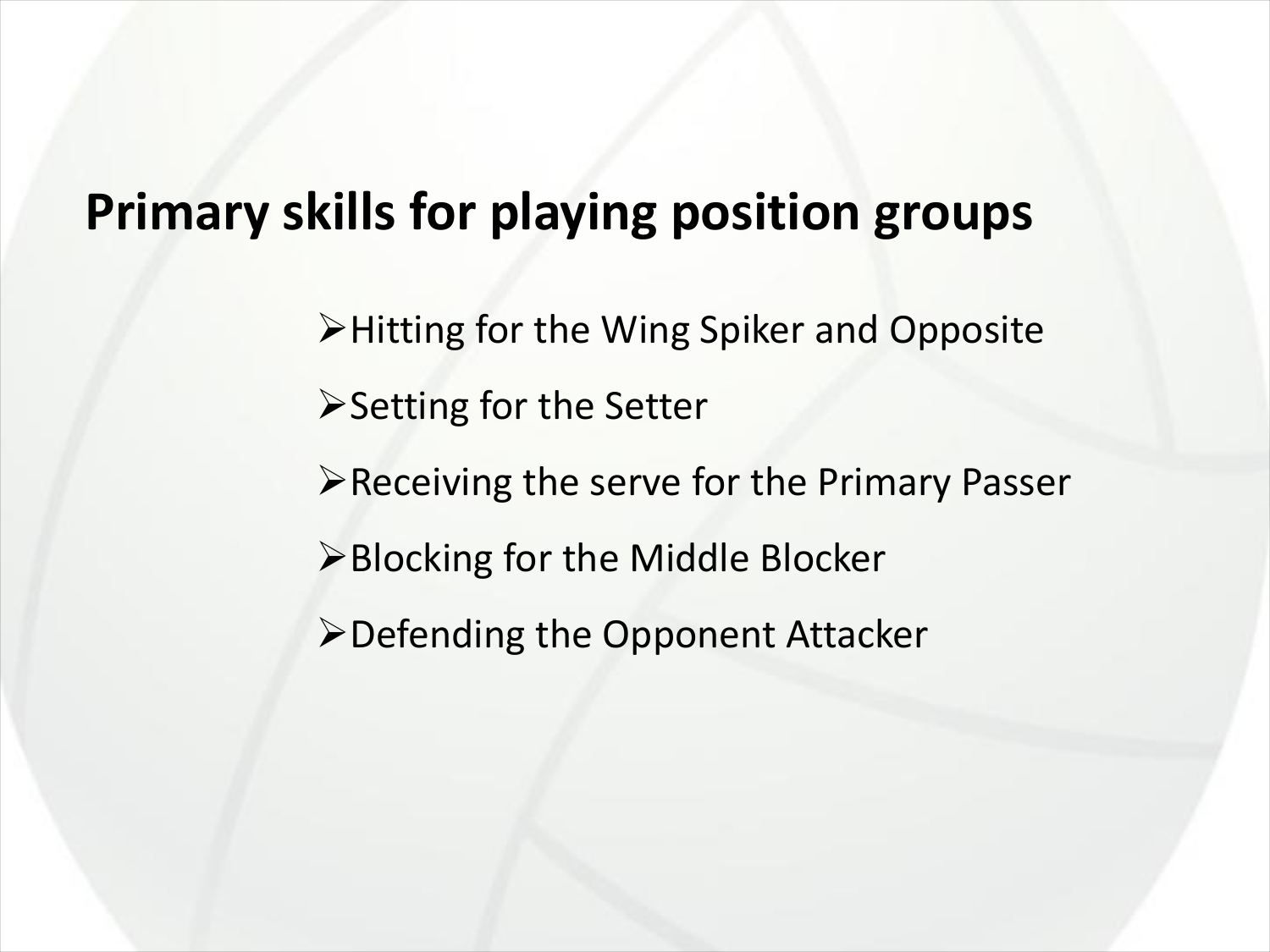### **Where to get information?**

• interviews with expert volleyball players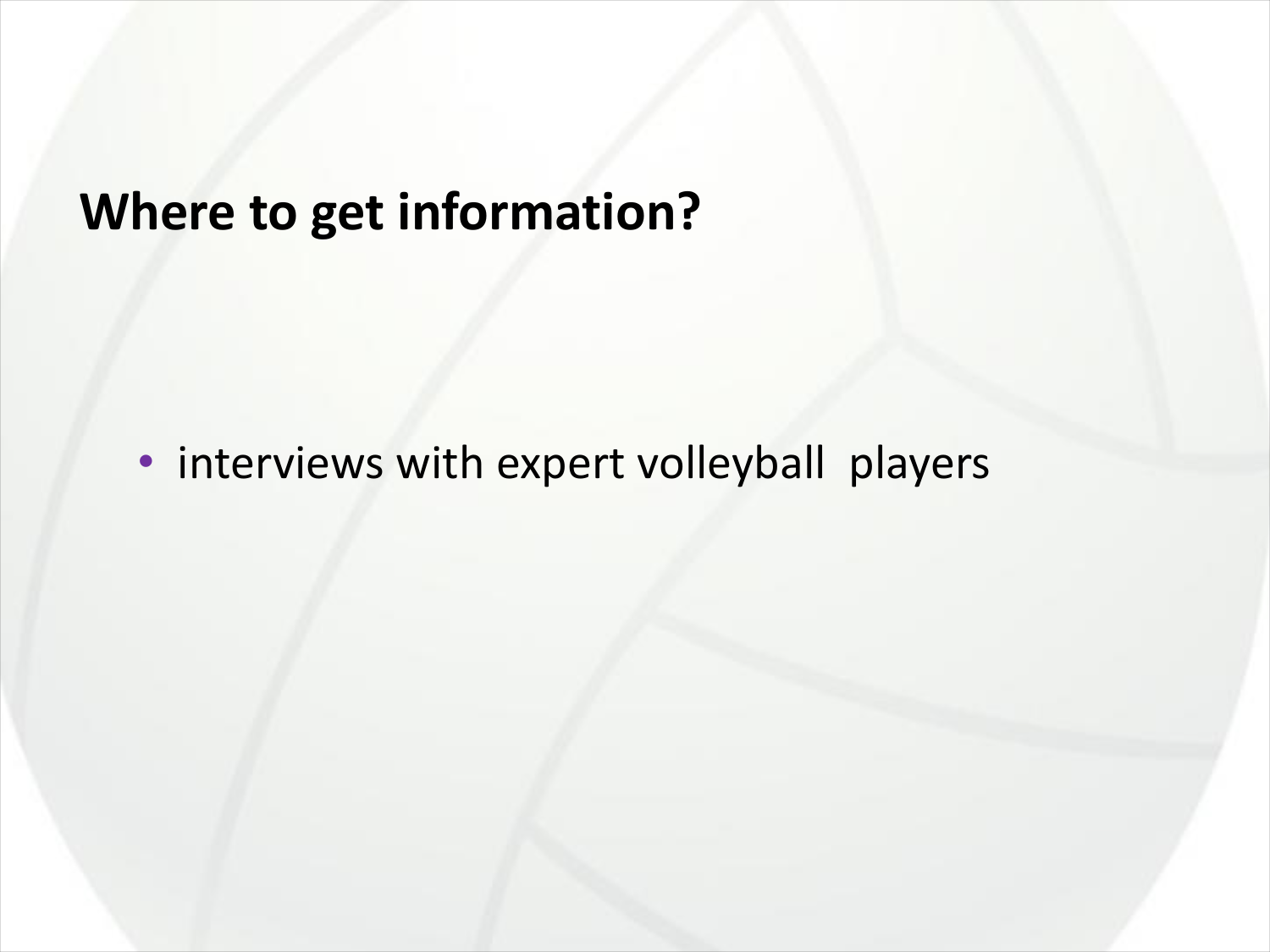### **Hitting for the Wing Spiker and Opposite**

#### Expert players:





Ivan Miljkovic Clayton Stanley Karch Kiraly Taylor Sander











Reid Priddy Riley Salmon Michal Kubiak Mads Ditlevsen

Photos: various sources. Full credit to the copy-right owners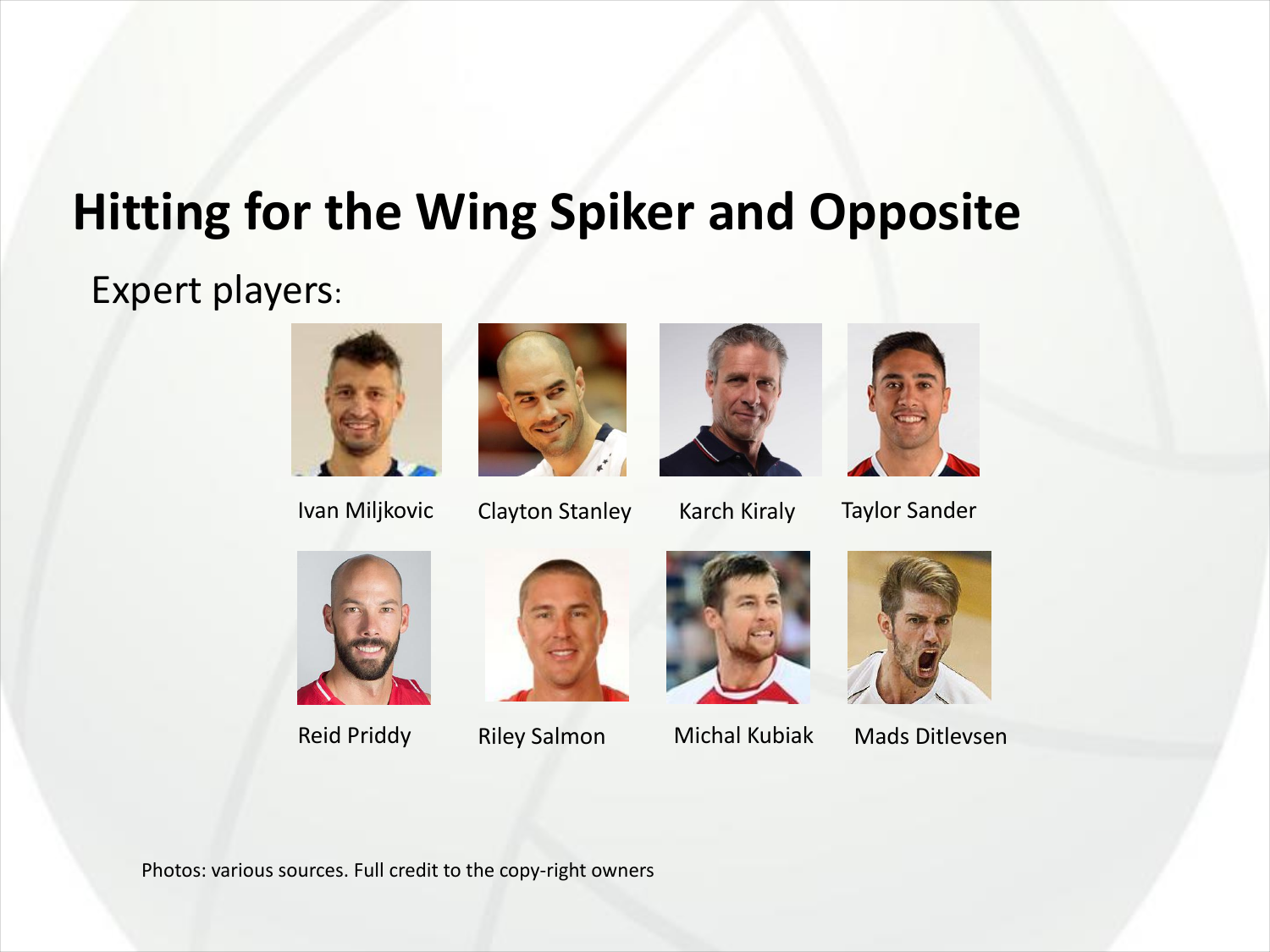#### **Main Questions:**

 $\triangleright$  What are the most important technical keys? ØWhat 's important to make a good decision? ØWhen do you make up your mind?  $\triangleright$  What are the most limiting hitting situations?  $\triangleright$  What are good habits to possess? ØWhat have you changed most since your early days ?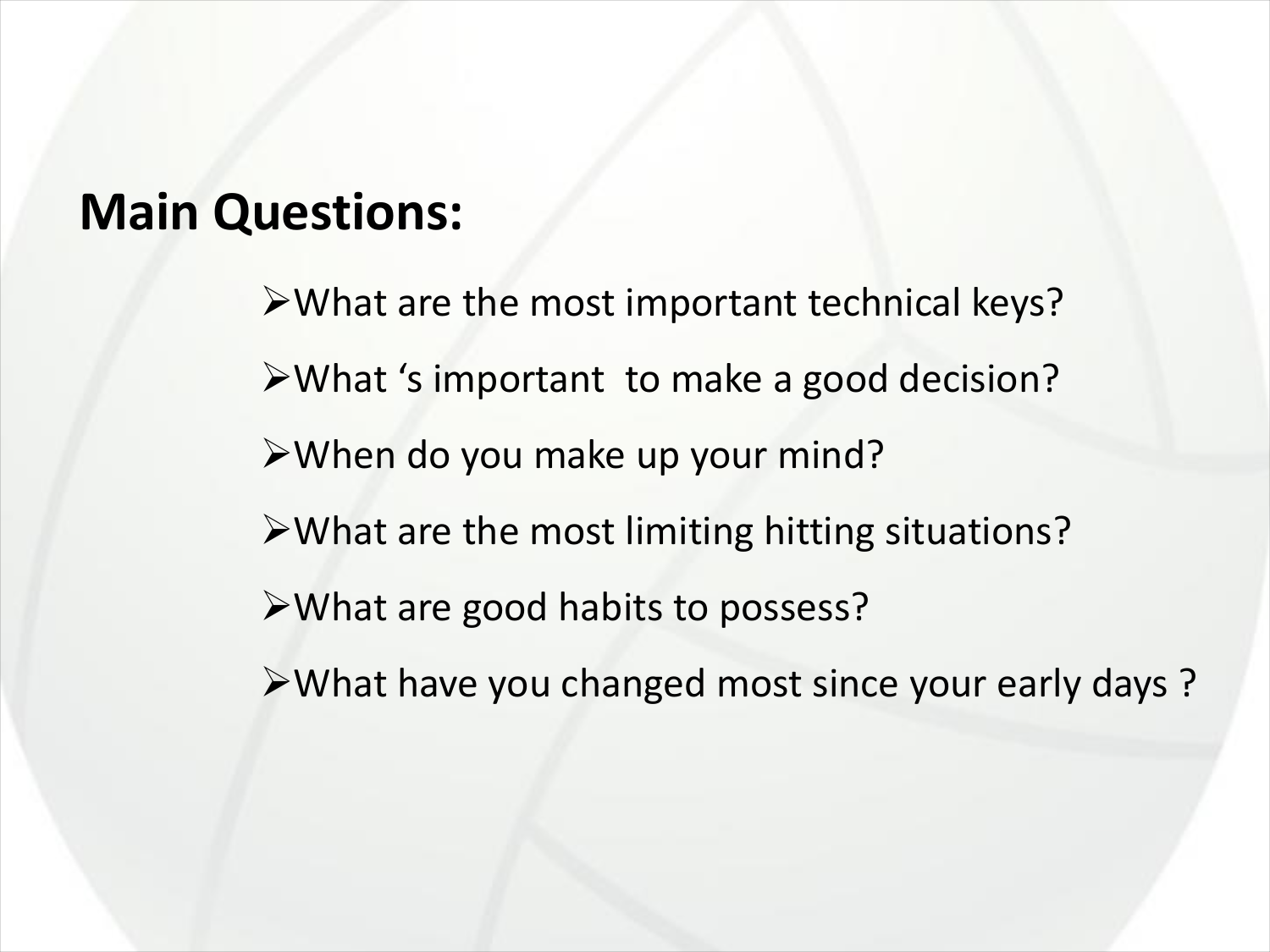#### **What are the most important technical keys** ?

•With feet: good approach to the ball

Good position to

the ball

•With body and where it faces

•With same high hitting contact point: above and in front of the body

- For hitting range
- For hitting power: hip rotation and shoulder to shoulder rotation
- For seeing the hitting situation in front of you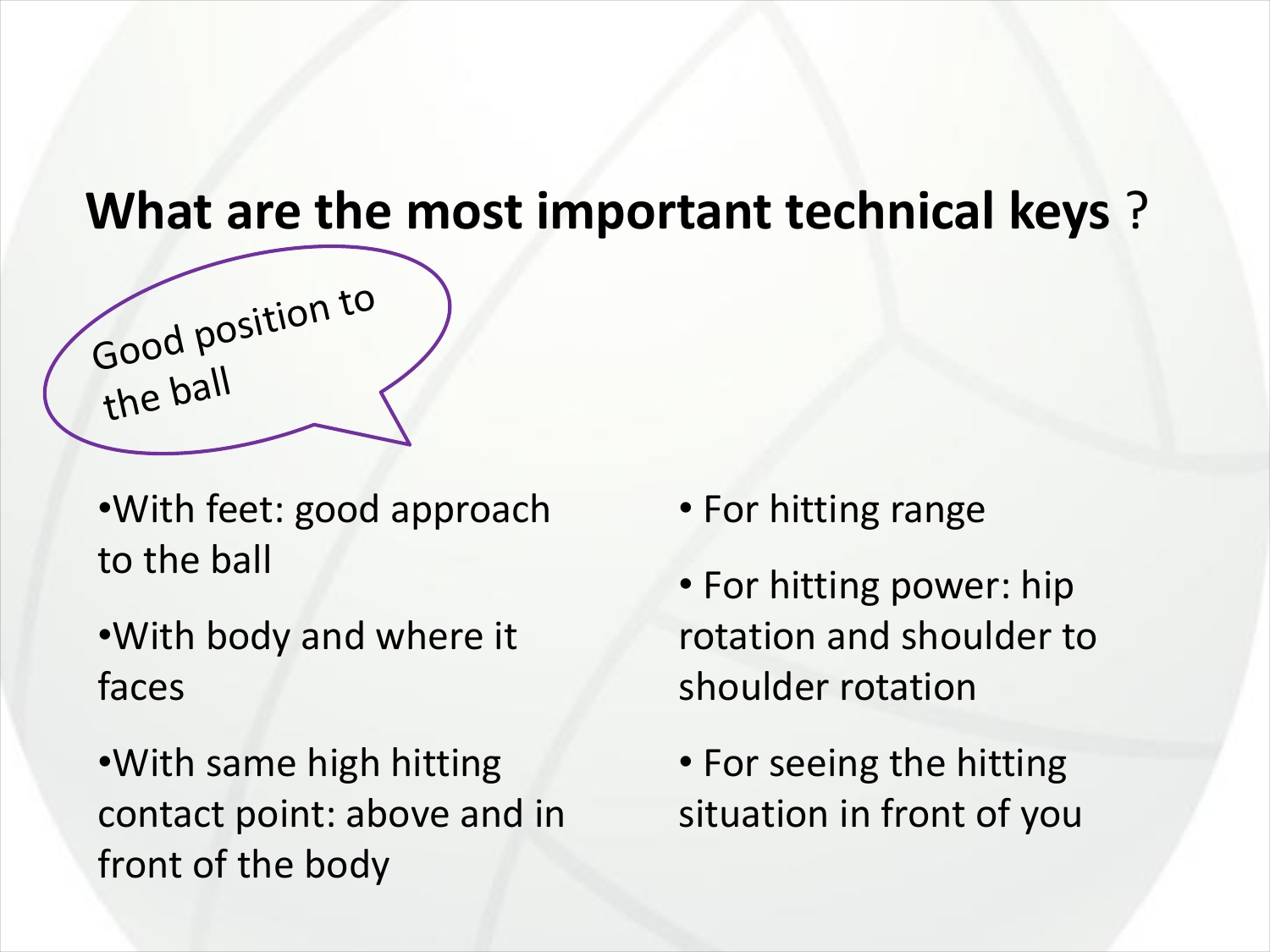### **What are the most important technical keys** ?

Good swing execution

• the execution of your decision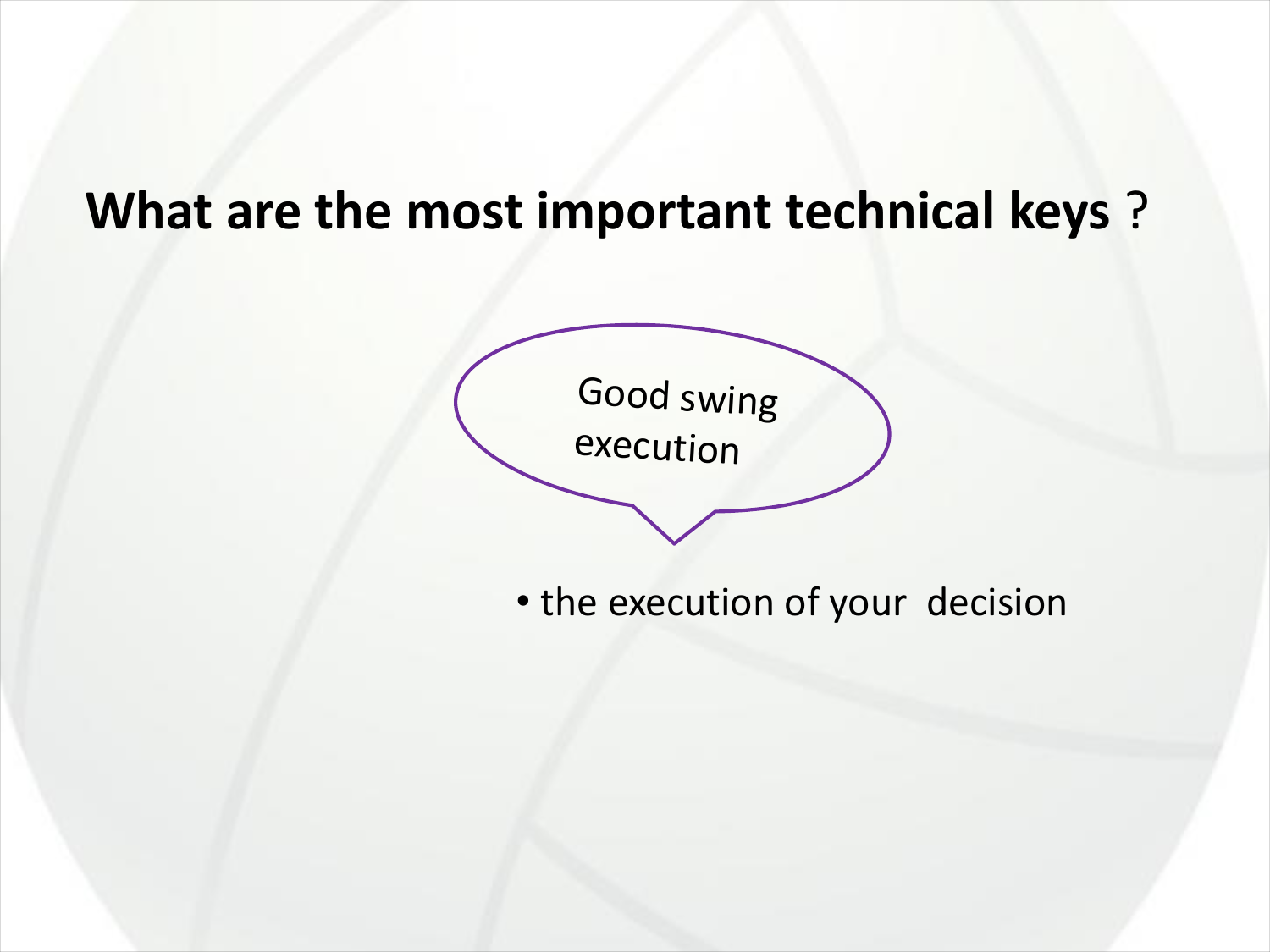#### **What 's important to make a good decision?**

Know the situation

- Ability to pay attention to the **right key at the right time**
- Ability to use split attention vision:
	- $\triangleright$  primary attention to the set ball on its way, and
	- $\triangleright$  secondary attention to the hitting situation keys
- Ability to understand the hitting situation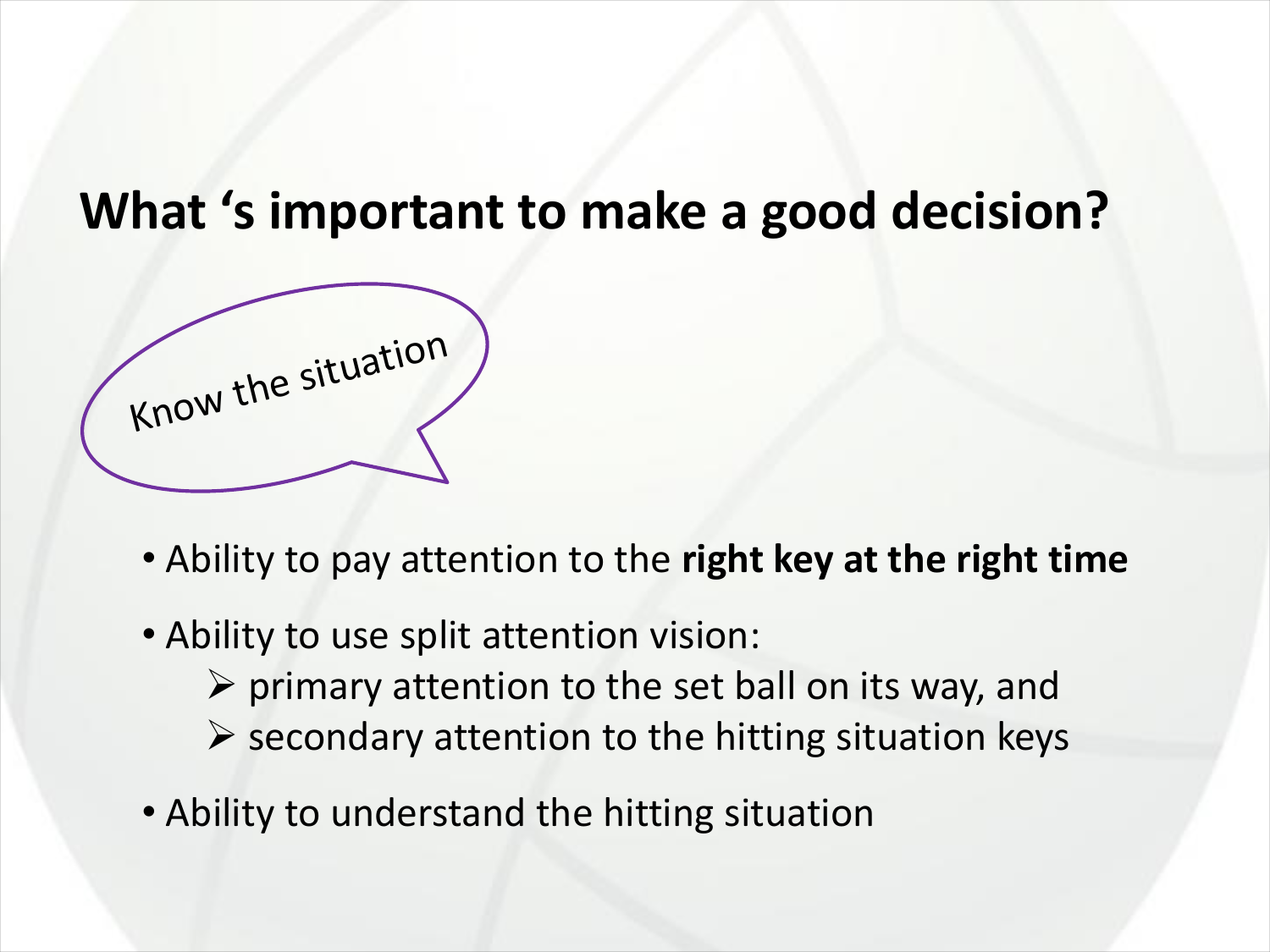# **When do you make up your mind?**

### At the right moment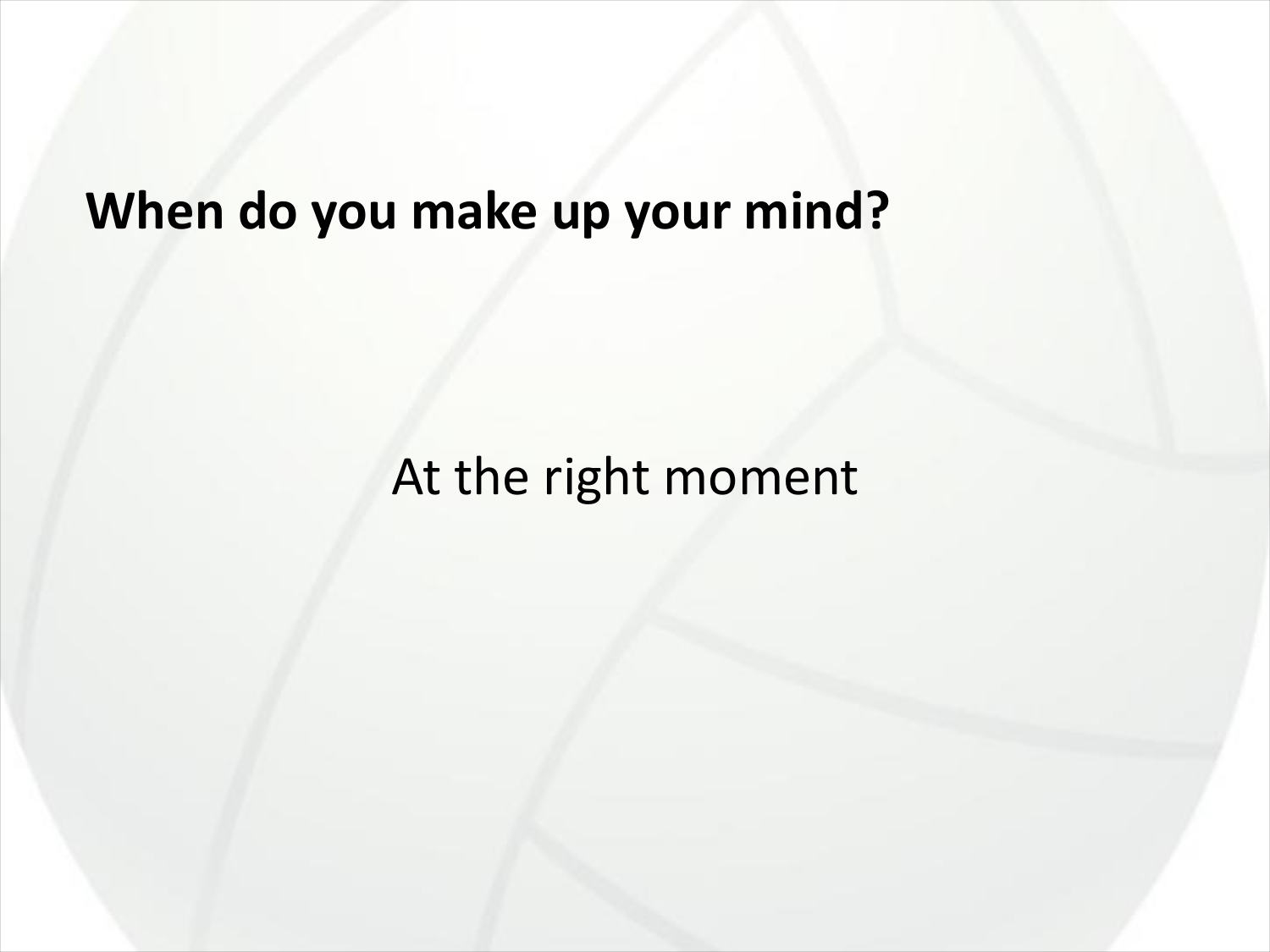#### **What are good habits to possess?**



Manage hitting performance: know who you are

There is <sup>a</sup> good solution for every hitting situation

Hitting is <sup>a</sup> team skill: take the decision and the swing the team needs you to take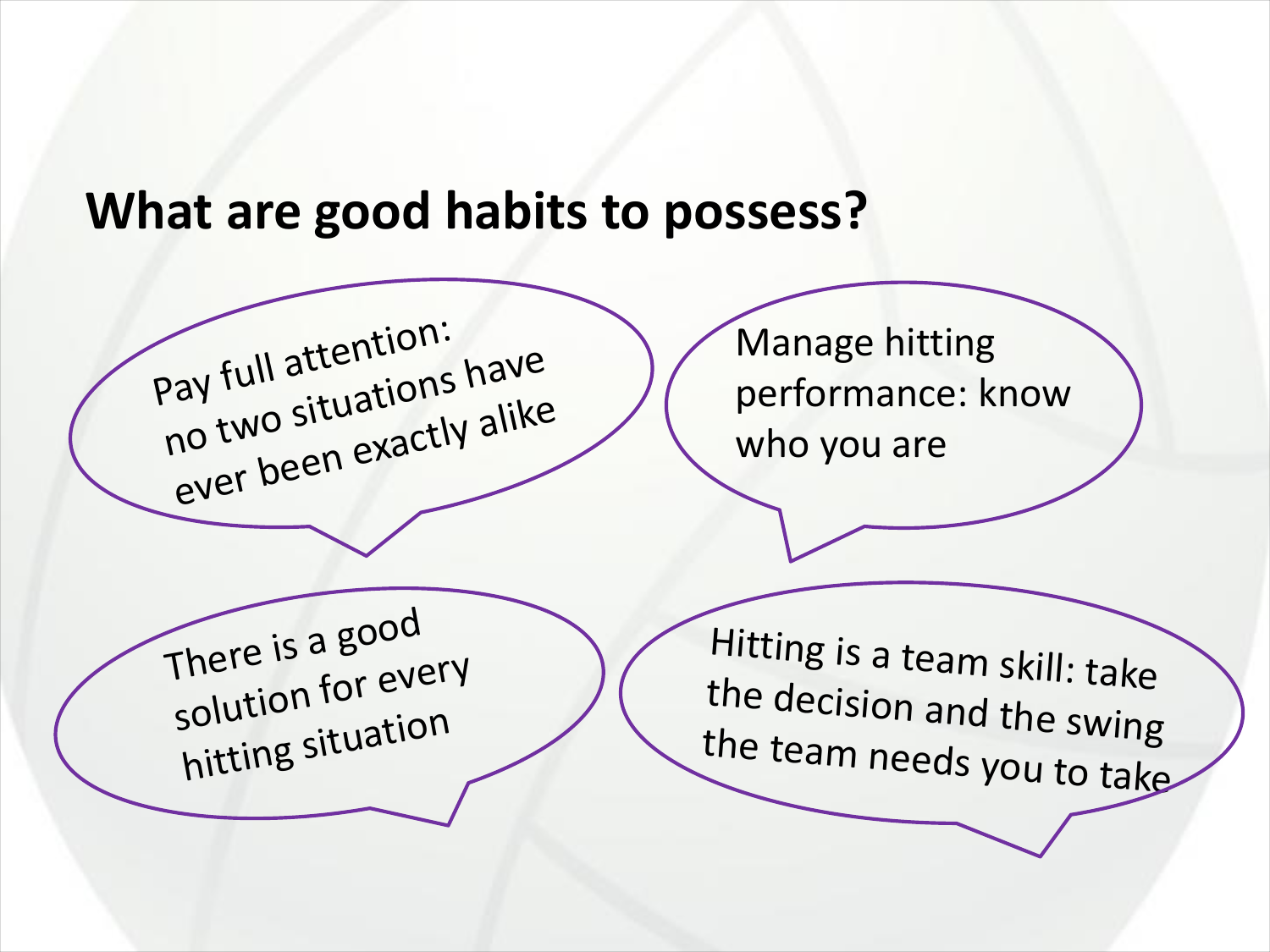#### **What are the most limiting hitting situations?**



The wide set / Vnexpected deep set from the setter in a very fast hitting situation

•Weak swing

•Blind swing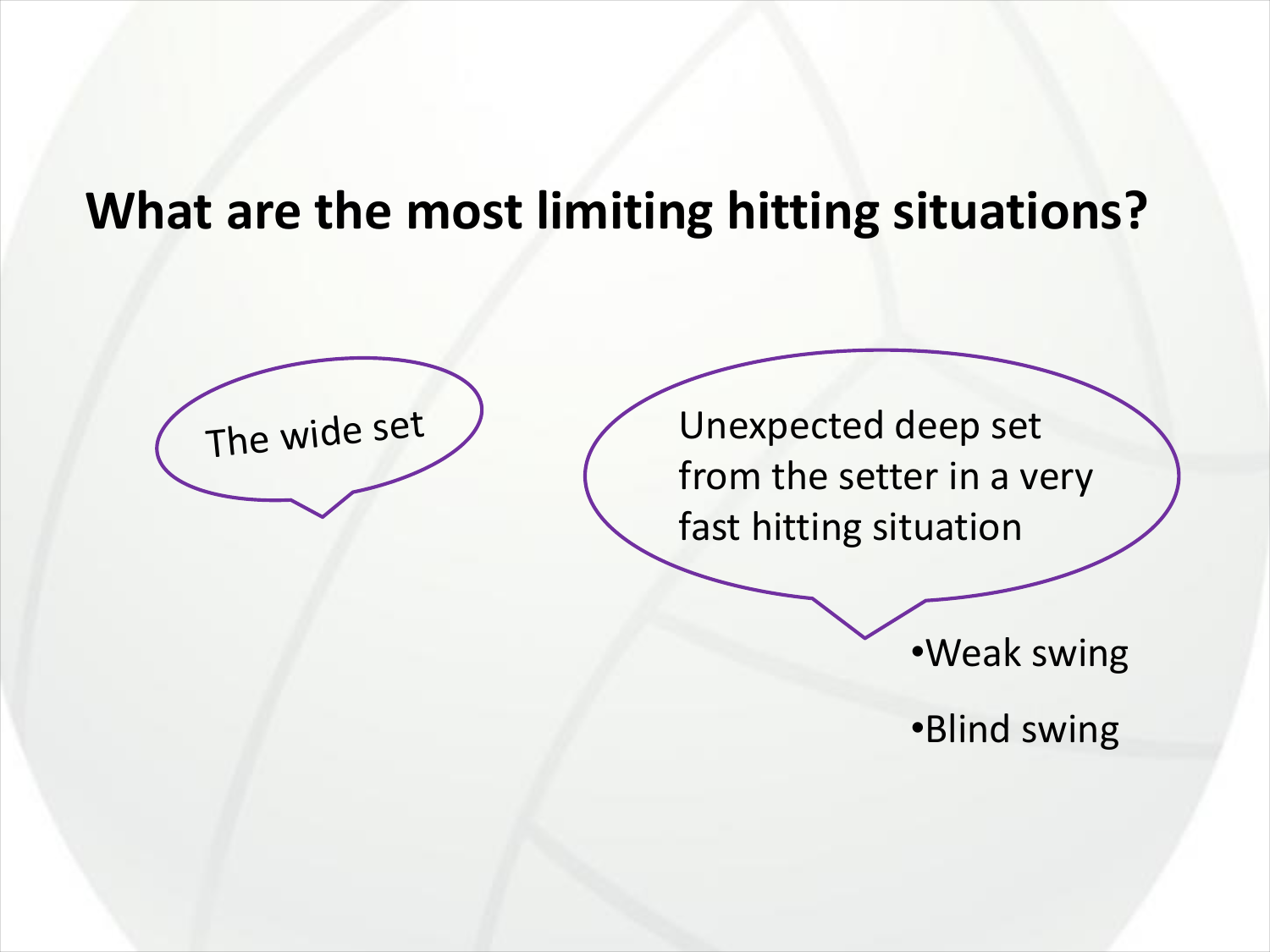### **What have you changed most since your early days ?**

Less often full physical power; more often brain power Do not hit the low angles between or around the blockers The more difficult hitting situation, the more careful not to end the point with an error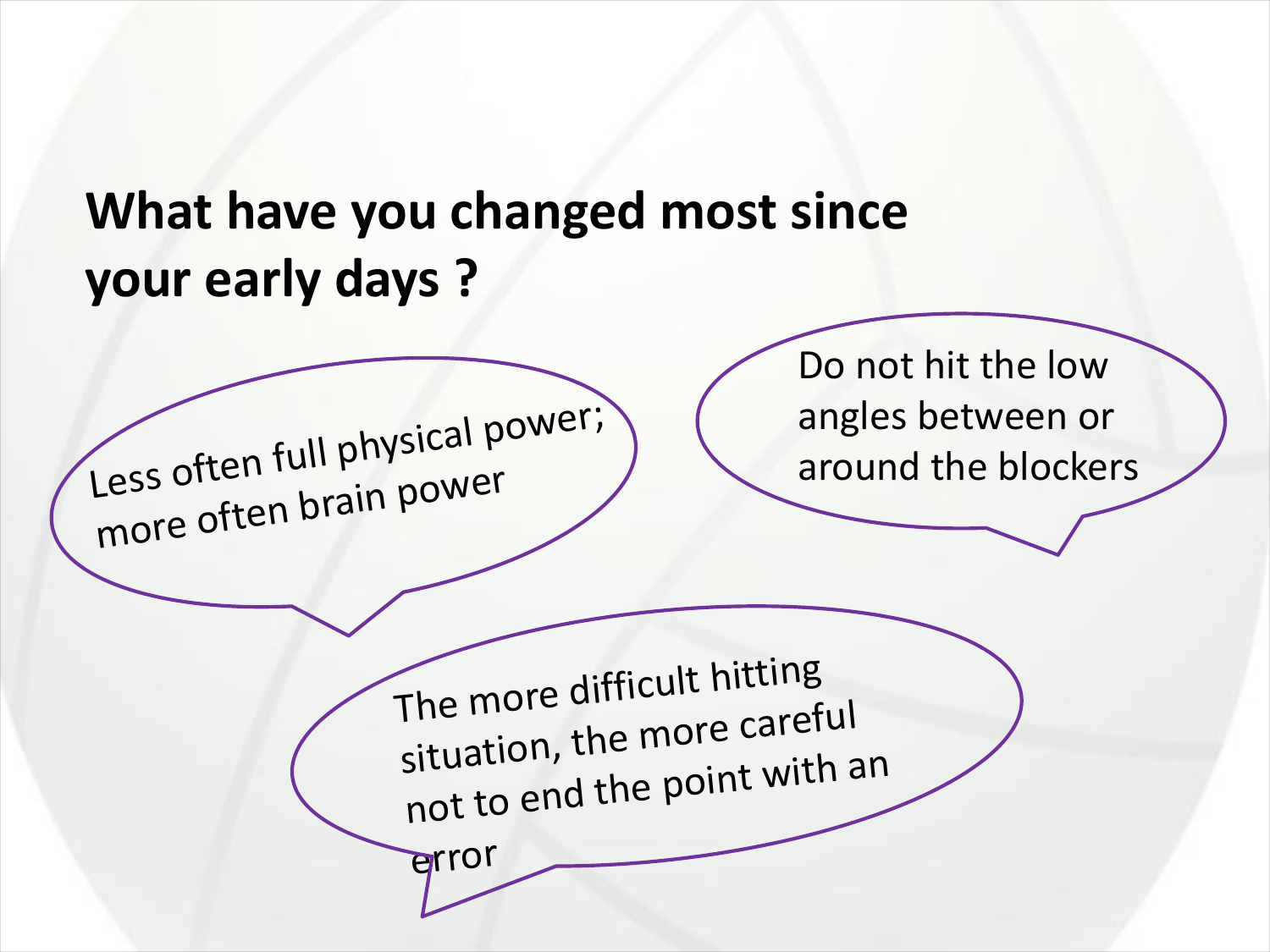#### **Developing the expert mind**

Volleyball is an activity through which intuitions and anticipatory responses can become reliable and trustworthy because:

 $\triangleright$  Volleyball is played in an environment that is sufficiently regular

 $\triangleright$  There is an opportunity to learn these regularities

 $\triangleright$  There is an opportunity to learn how to respond to them through prolonged practice

Thinking slow and fast by Daniel Kahneman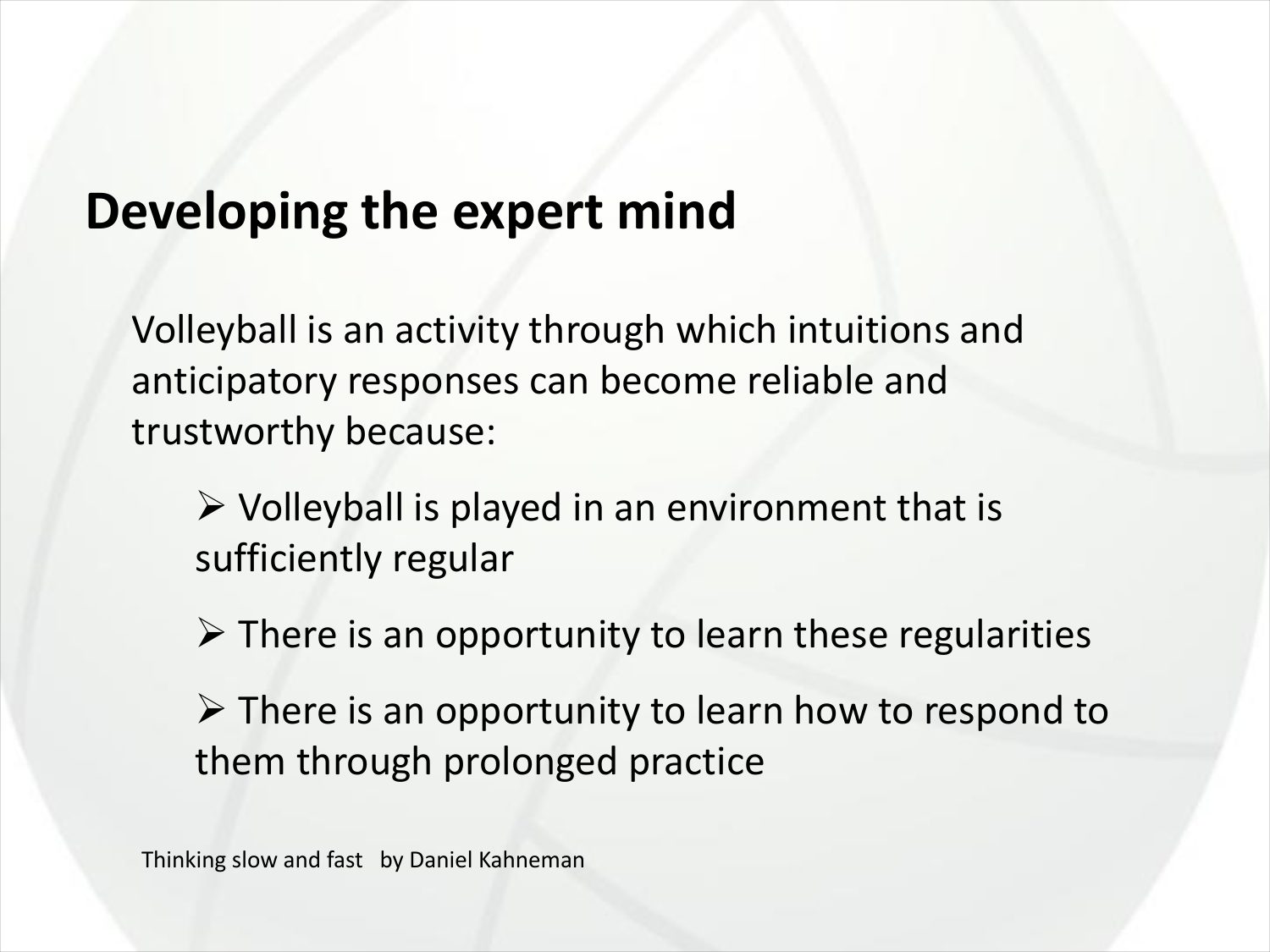## **What is in the hitting toolbox of the expert mind of a wing spiker and opposite ?**

Knowledge of a large volume of familiar hitting situations



Knowledge of an early familiar key in unfolding situation



Knowledge of a good solution for your decision execution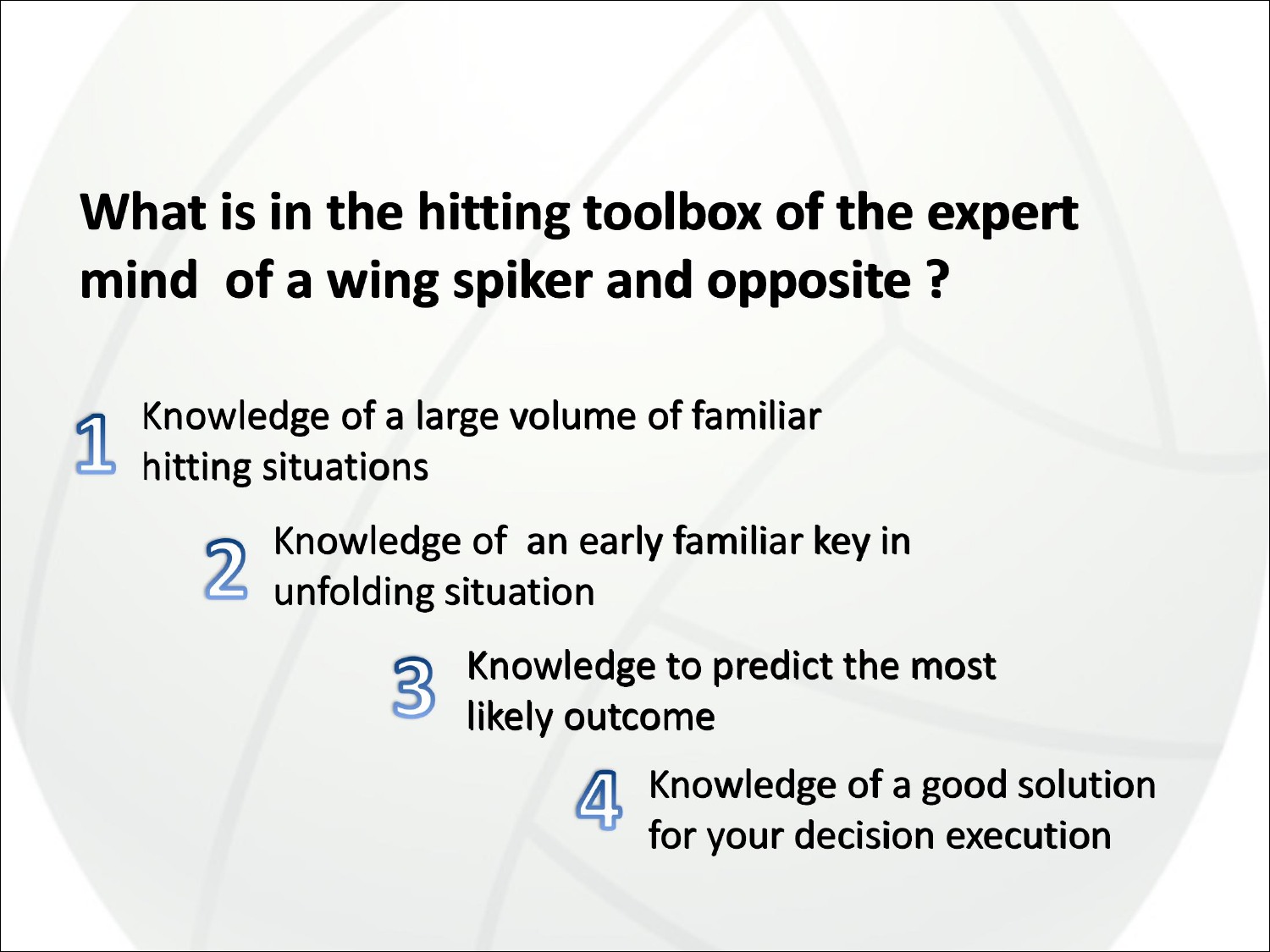#### **When can we trust a hitting intuition?**

When a familiar key can be found early enough in an unfolding situation



When a prediction of the most likely outcome can be made

> When a good solution for execution can be found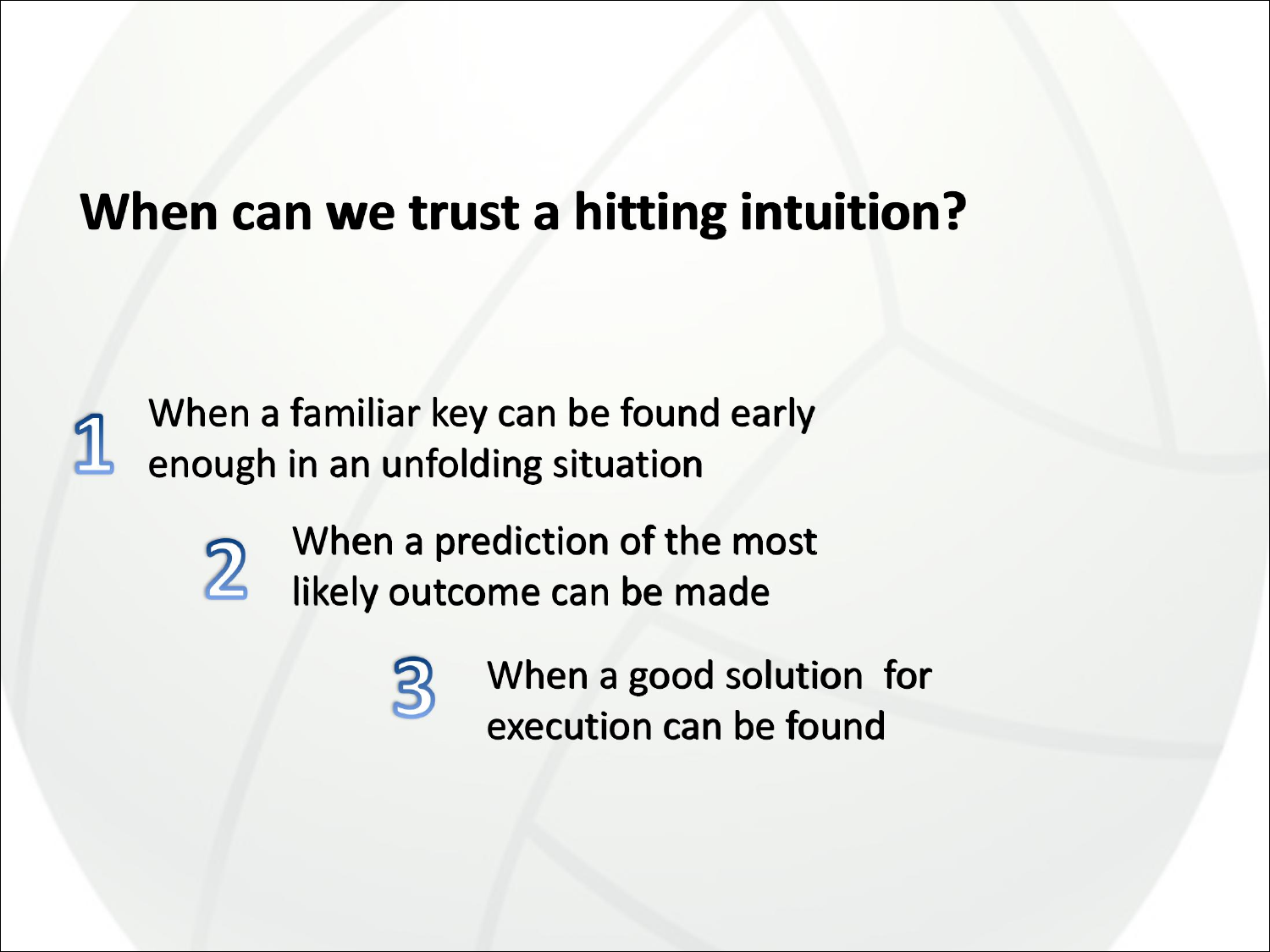### **How to develop hitting skill toolbox in training ?**

Principles of "superiority of whole-skill training in volleyball" By Steve Bain and Carl McGown

• Give the brain the mental work it needs for the good decision toolbox

 $\triangleright$  To pay attention to the right key at the right time  $\triangleright$  To search for the first familiar key  $\triangleright$  To predict the most likely outcome of an unfolding situation  $\triangleright$  To find a good solution for the execution

• Give the body the physical, technical skill work it needs for the good execution toolbox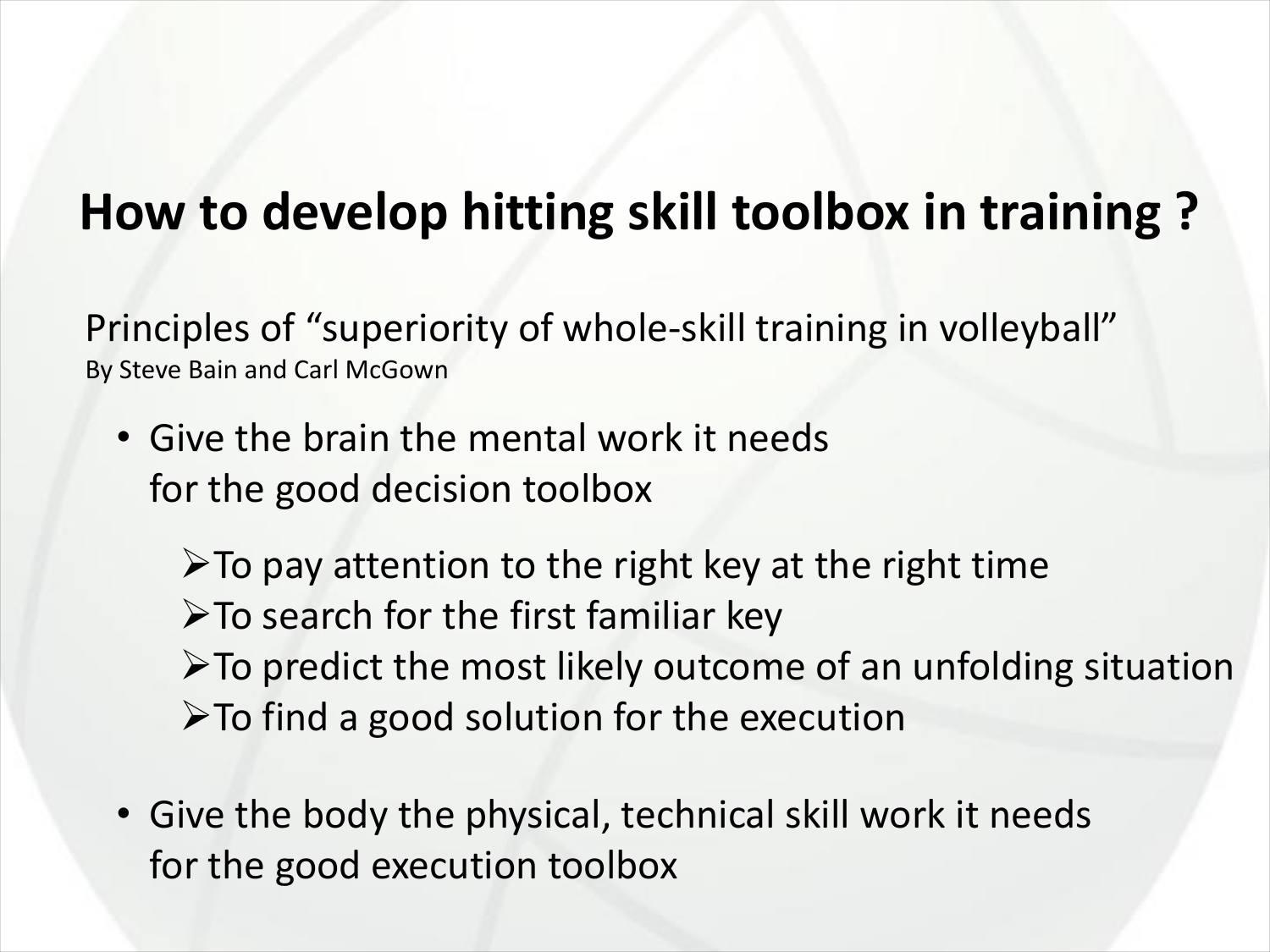### **One list of hitting skills for the hitting toolbox**

- $\triangleright$  hitting to the deep crosscourt corner
- $\triangleright$  hitting along the crosscourt sideline
- $\triangleright$  hitting the line shot
- $\triangleright$  hitting a tip shot in a perfect hitting situation
- $\triangleright$  hitting a tactical shot to specific defender
- $\triangleright$  hitting the soft part of the block
	- the block ball comes back slowly and high into hitters court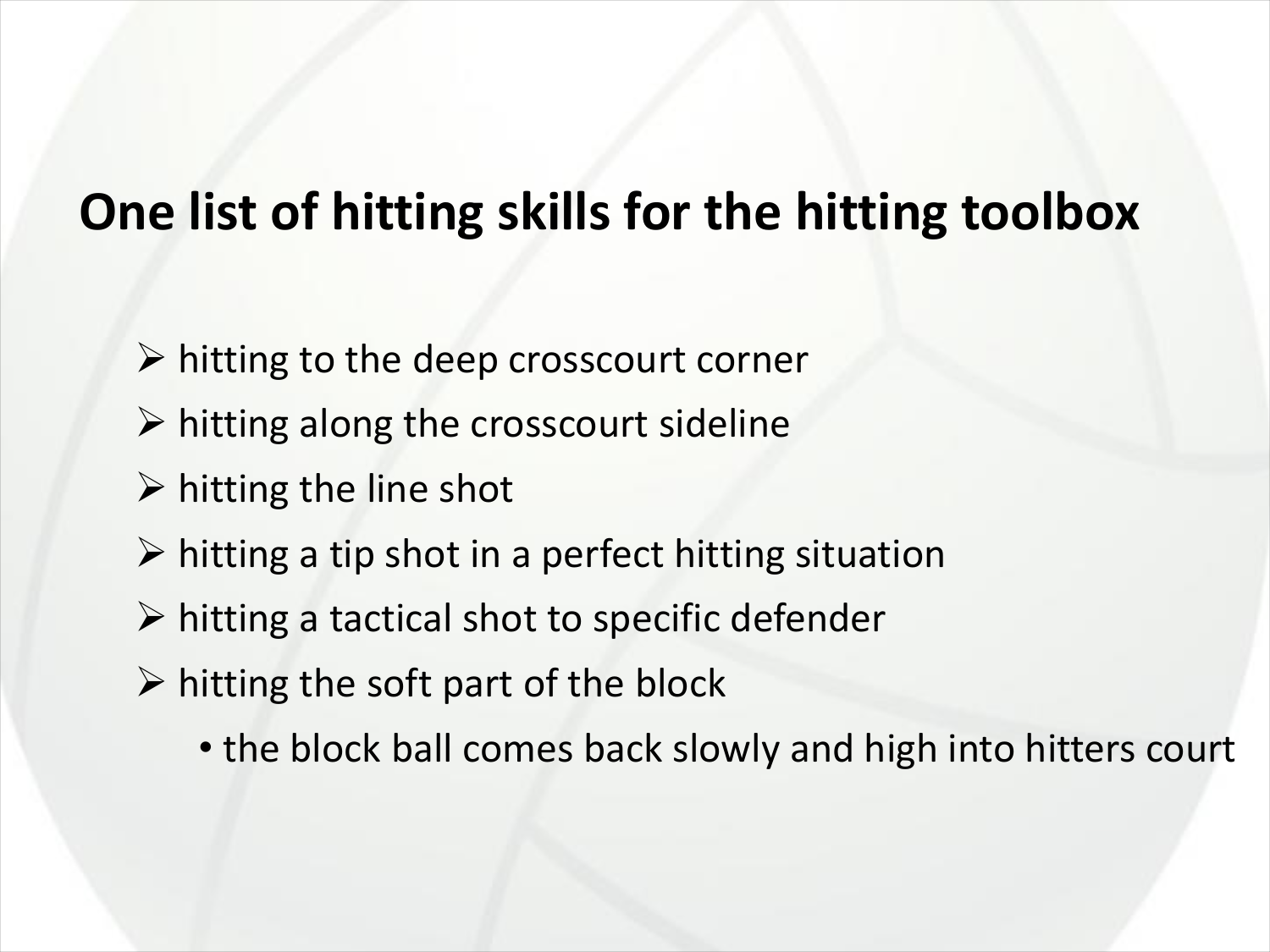#### **Hitting drill examples**

Hitting to the deep cross-court corner by LSH

- Good execution work
- Good brain work

Drill 1:

 $\blacktriangleright$  Target hitting practice

ØTarget hitting competition

Drill 2:

 $\triangleright$  Target hitting practice v 3 blockers and 3 defenders  $\triangleright$  Variations